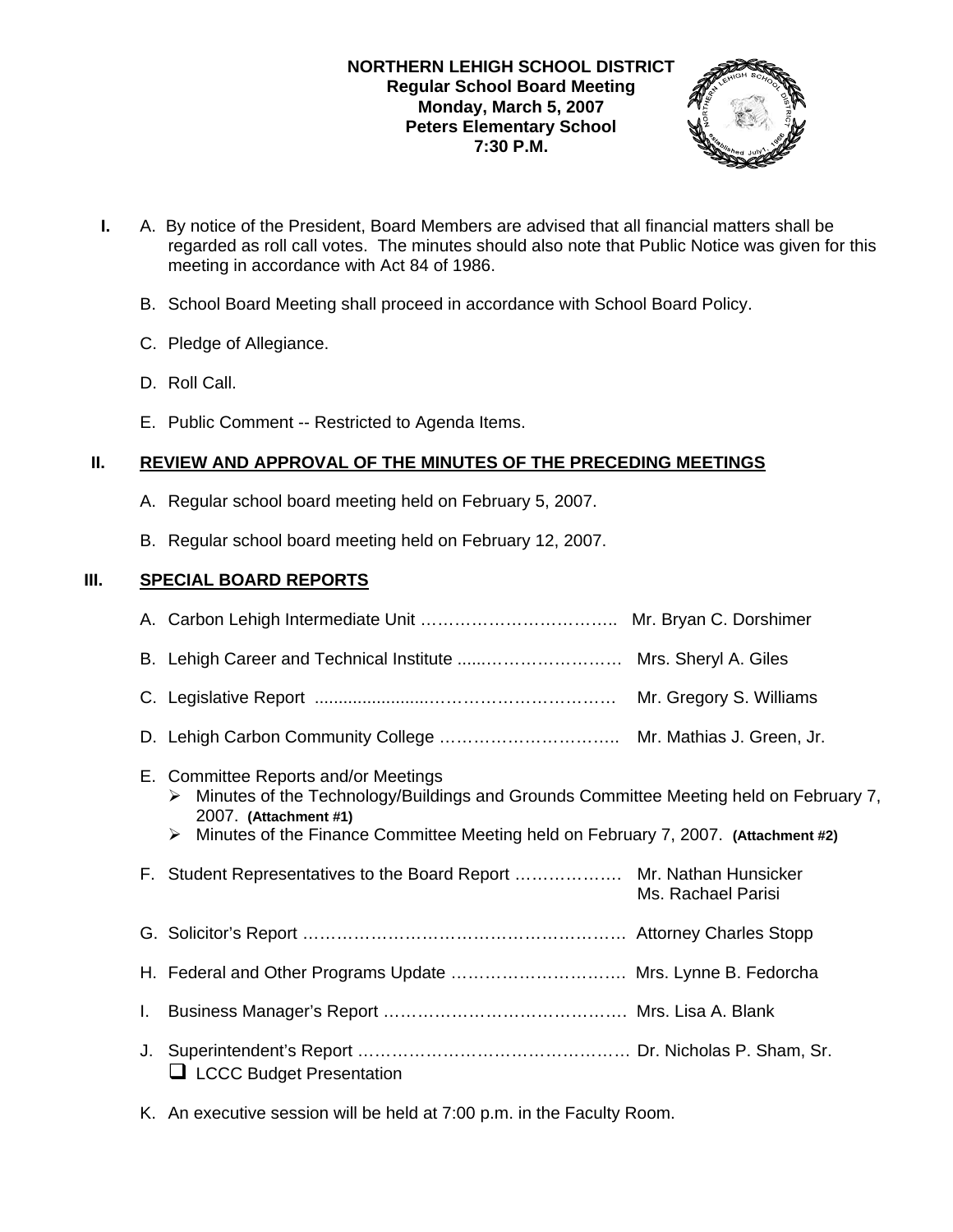# **IV. PERSONNEL**

A. Upon satisfactorily completing the 6 month probationary period and upon recommendation of the Superintendent, approve a salary increase of \$3,000.00 for Greg Derr, Director of Buildings and Grounds, effective February 22, 2007.

# B. Substitutes

- 1. Non-Instructional
	- a. Approve the following individuals as substitute custodians for the 2006-2007 school year at the 2006-2007 substitute rate of \$7.25 per hour.

Richard Nichol

b. Approve the following individuals as substitute secretaries/aides for the 2006-2007 school year at the 2006-2007 substitute rate of \$7.25 per hour.

Jessica Matyascik

C. Co-curricular Position 2006-2007 Mark Hoffman Middle School Spring Intramural – Weightlifting \$758.83

## D. Co-Curricular Positions 2007-2008

| Joe Tout                | <b>Head Football Coach</b>           | \$6,543.21                |
|-------------------------|--------------------------------------|---------------------------|
| Steve Hluschak          | <b>Assistant Football Coach</b>      | \$4,252.45                |
| Mark Hoffman            | Assistant Football Coach             | \$4,252.45                |
| Doug Reynolds           | <b>Assistant Football Coach</b>      | \$4,252.45                |
| Dan Blazosky            | <b>Assistant Football Coach</b>      | \$4,252.45                |
| Chad Henritzy           | <b>Assistant Football Coach</b>      | \$4,252.45                |
| Mark Lavine             | <b>Assistant Football Coach</b>      | \$4,252.45 Shared Stipend |
| Andrew Lynn             | <b>Assistant Football Coach</b>      | \$4,252.45 Shared Stipend |
| Jess Schoenberger       | <b>Head Field Hockey Coach</b>       | \$3,920.19                |
| <b>Kelly Follweiler</b> | <b>Assistant Field Hockey Coach</b>  | \$2,547.65                |
| Elissa Fry              | Middle School Field Hockey Coach     | \$2,497.20                |
| Dave Oertner            | <b>Head Cross Country Coach</b>      | \$3,920.19                |
| <b>Beth Case</b>        | <b>Assistant Cross Country Coach</b> | \$2,547.65                |
| <b>John Sitaras</b>     | <b>Head Boys Soccer Coach</b>        | \$4,729.54                |

### E. Co-Curricular Volunteers 2007-2008 School Year

| Ryan VanNorman | <b>Assistant Football Coach</b>      |
|----------------|--------------------------------------|
| Terry Bowman   | <b>Assistant Football Coach</b>      |
| Amy Zeiser     | <b>Assistant Cross Country Coach</b> |

F. Approve to advertise for a half-time (3 hrs. per day) Aide for a student with special needs at Peters Elementary School.

## G. Salary Adjustment

 Acknowledge the following teacher who has completed the requirements per the Collective Bargaining Agreement that would entitle them to a salary increase for the second half of the 2006-2007 school year:

Kristin Skinker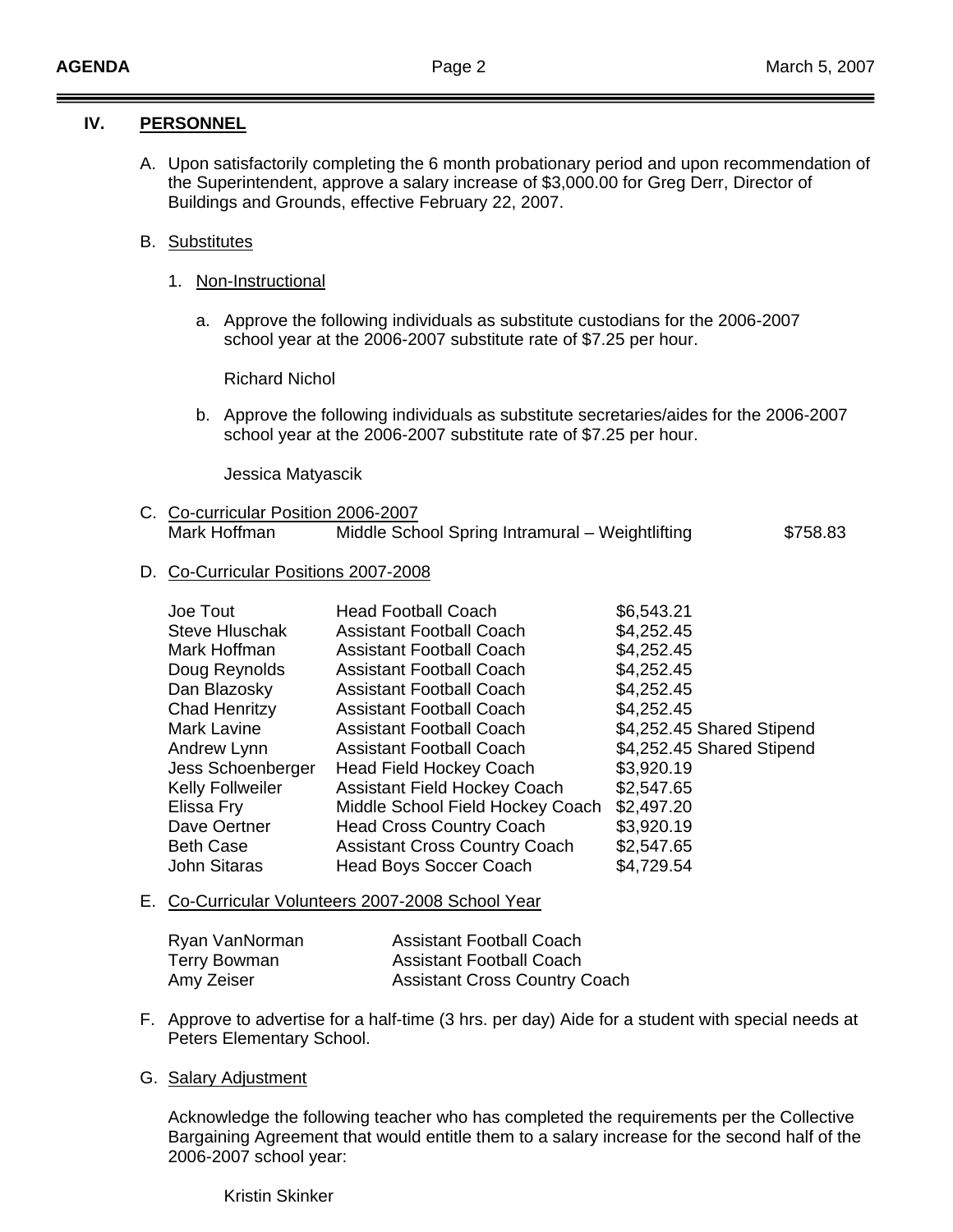| $\overline{a}$<br>नामा. | $700 + 24$ |
|-------------------------|------------|
|                         | Step 4M    |

## H. Unpaid Leave of Absence

- 1. Approve the request of employee #3880, a High School Aide, to take a six week unpaid leave of absence beginning on March 5, 2007. She is planning to return to work upon release from her doctor on or about April 13, 2007.
- 2. Approve the request of employee #2755, a Slatington Elementary School Cook, to take an unpaid leave of absence beginning on January 3, 2007. She is planning to return to work upon release from her doctor on or about February 28, 2007.

# **V. CONFERENCES**

- A. Aileen Yadush PASA Women's Caucus Conference May 2-4,2007 Hershey, PA Registration: \$350.00, Lodging: \$189.00, Total Approximate Cost: \$539.00 – Funding: C & I Budget **(Attachment #3)**
- B. Kristie Borger Increasing Your Effectiveness as a Reading Specialist or Literacy Coach March 21, 2007 – Allentown, PA – Registration: \$185.00, Funding: C & I Budget **(Attachment #4)**
- C. Gail Lafferty Increasing Your Effectiveness as a Reading Specialist or Literacy Coach March 21, 2007 – Allentown, PA – Registration: \$185.00, Funding: C & I Budget **(Attachment #4)**
- D. Diane Ruff Wellness and Academic Success: From Policy to Action Conference April 30, - May 1, 2007 – State College, PA – Registration: \$35.00, Travel: \$81.60, Lodging: \$146.76 - Total Approximate Cost: \$263.36 – Funding: Cafeteria Budget **(Attachment #5)**

# **VI. POLICY**

## A. Resolution Authorizing the May 15, 2007 Primary Ballot Question

Background: **Act 1 mandates a referendum on whether the school district shall increase or impose an income tax for the purpose of generating revenues to be used to fund homestead/farmstead property tax exclusions for qualified homestead/farmstead property. The purpose of this resolution is to approve the referendum question and related steps.** 

RESOLVED, **by the Board of School Directors of Northern Lehigh School District, as follows:** 

**1. The school district shall place a referendum question on the May 15, 2007 primary election ballot. The referendum question shall be in substantially the following form, with additions or changes (other than the tax rate) as determined by the school board President and election officials prior to the election:** 

The current earned income tax rate is 1%. Do you favor imposing an additional 1% earned income tax? The revenue generated from the increased tax rate will be used to reduce taxes on qualified residential properties (homestead/farmstead) by an estimated amount of \$342.00